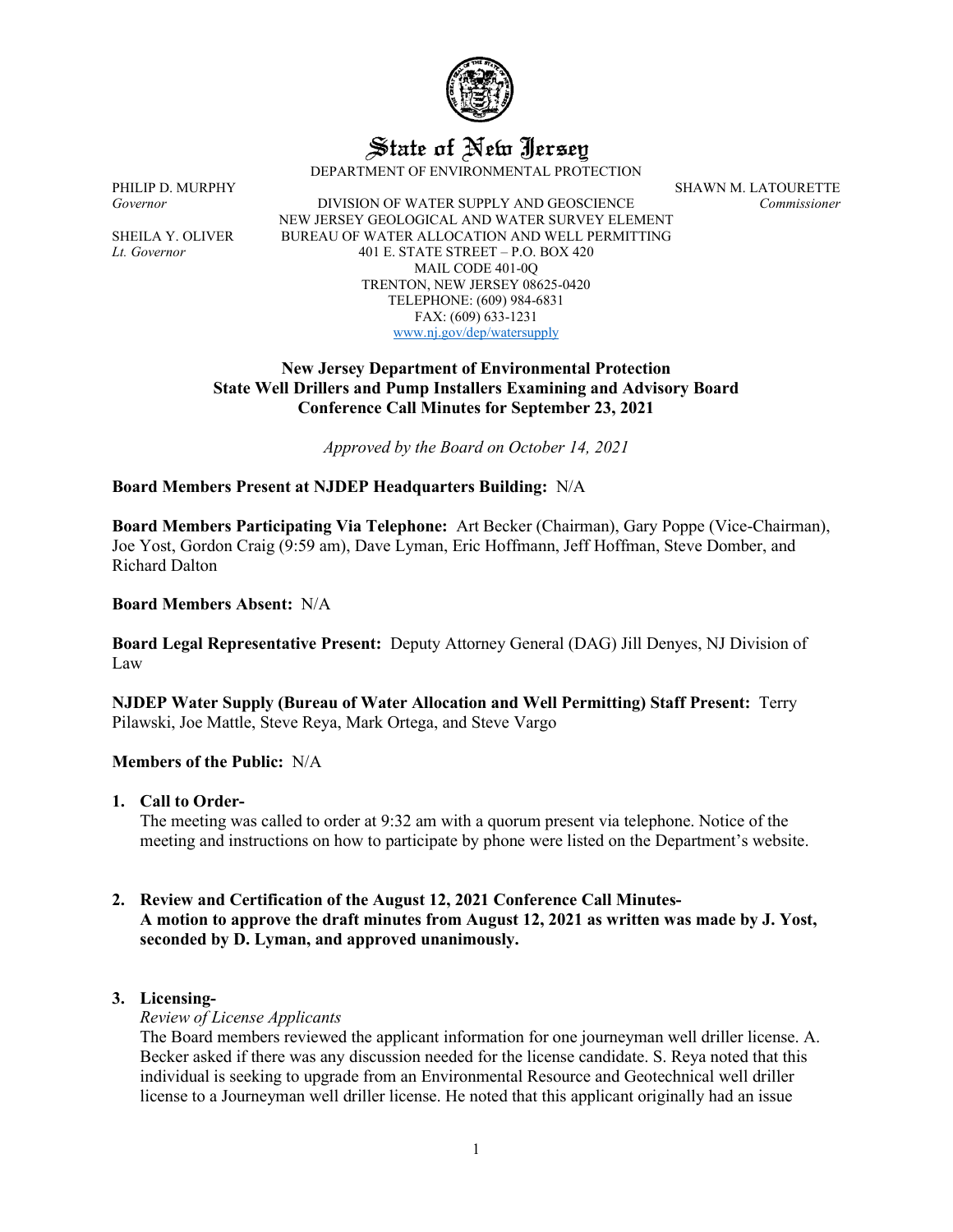because some of his exams were taken outside of the two-year window, which was addressed with the rule amendments. The applicant re-took the necessary exams instead of waiting for the rule amendments to be published. A. Becker asked if this happened frequently and S. Reya said that it has happened a few times to out-of-state license holders looking to be licensed in New Jersey. S. Reya confirmed that the rule amendments now stipulate that an applicant would only need to retake the New Jersey Regulatory module if it was taken more than two years prior to submitting an application.

The license application reviewed is as follows:

| <b>License Type</b> | <b>Applicant Name</b> | Emplover                   |
|---------------------|-----------------------|----------------------------|
| Uournevman          | Matthew G. Freck      | Uni-Tech Drilling Co. Inc. |

# **A motion to approve the license applicant was made by G. Poppe, seconded by J. Yost, and approved unanimously.**

# **4. Continuing Education-**

A. Becker introduced the four courses that the Department had identified as administratively complete. Before beginning review of the courses, he asked about the Drill Tech Group course, *Monitoring Well Construction*. He asked if this course was already approved. S. Reya explained that the Drill Tech Group has another class geared specifically toward mud rotary drilling, which is offered in a similar format. A. Becker thanked S. Reya for clarifying.

## *Drill Tech Group*

A. Becker asked if any further discussion was needed for the *Monitoring Well Construction* course, offered by the Drill Tech Group. The provider is requesting eight technical continuing education points (CEPs). No further discussion was needed.

## **A motion to approve** *Monitoring Well Construction* **for eight technical CEPs was made by J. Hoffman, seconded by G. Poppe, and approved unanimously.**

## *All Star Training*

S. Reya informed the Board that the course provider gave the Department two sample logins for this course. A. Becker and S. Reya took this class to review it more thoroughly. The provider is requesting two technical CEPs for this course. A. Becker explained that you cannot take the test at the end of the module until the full video has run its course. He continued by stating that if you do not watch the video then it will be very difficult to pass the exam. A. Becker and S. Reya both confirmed that the course content was very good and informative.

## **A motion to approve** *Locating Water Wells and Hydrogeology* **for two technical CEPs was made by D. Lyman, seconded by S. Domber, and approved unanimously.**

#### *Parkhurst Distributing*

*An In-Depth Look at Components and Troubleshooting*, which the course provider requested four technical CEPs, was discussed by the Board. M. Ortega noted that this course was going to be offered in conjunction with *Overview of the Statues, Rules, and Regulations Governing the Water Well Industry in New Jersey*, which was recently approved by the Board, at an event on September 29<sup>th</sup>. He discussed some logistical concerns, which he shared with the course provider during the Bureau's administrative review of the application. No further discussion was needed.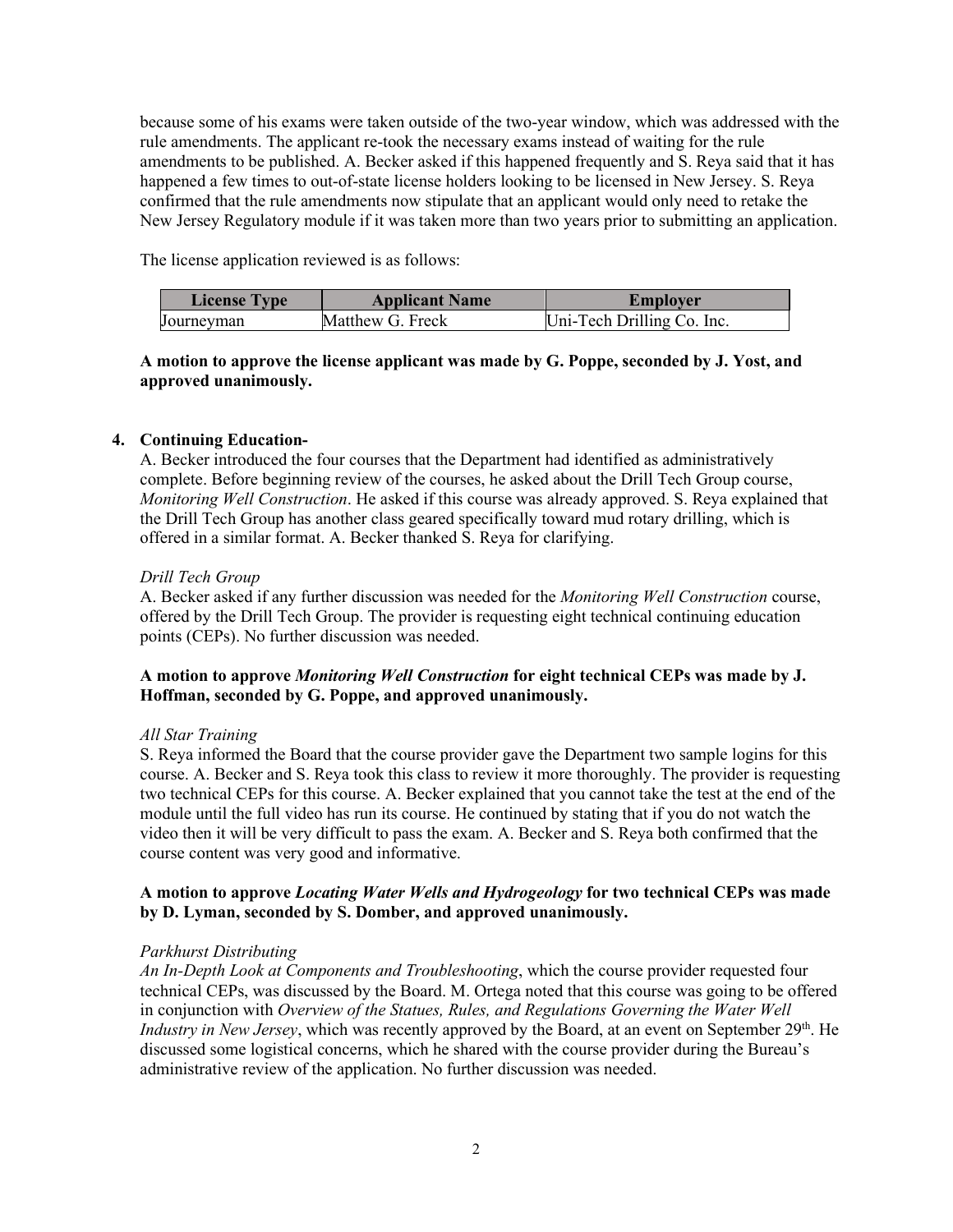#### **A motion to approve An In-Depth Look at Components and Troubleshooting for four technical CEPs was made by J. Yost, seconded by R. Dalton, and approved unanimously.**

#### *New Jersey Ground Water Association (NJGWA)*

The NJGWA October 2021 Membership Meeting with Material Handling Safety course, which the provider requested one technical CEP and one safety CEP, was evaluated for credit. S. Reya noted that the format for this course is the same as the other prior iterations.

R. Dalton expressed his concern about giving the meeting portion one full CEP. S. Domber agreed with R. Dalton. A. Becker asked S. Reya about previous votes on this topic since there was prior discussion to revisit NJGWA meetings. S. Reya noted that the Board's motions have been consistent with allowing the meeting to receive one point and the class to receive one point though consensus among members has not been unanimous as far as the number of CEPs to award. G. Poppe said that he believes that the meeting should still count for one full CEP. D. Lyman and J. Yost agreed with G. Poppe. R. Dalton recommended giving the meeting portion half of a point, instead of a full point. A. Becker asked for a motion and a vote.

**A motion to approve the NJGWA October 2021 Membership Meeting with Material Handling Safety course for one technical CEP and one safety CEP was made by G. Poppe. This was seconded by D. Lyman and voted in favor of by J. Yost, E. Hoffmann, and J. Hoffman. R. Dalton and S. Domber voted against the motion. The motion passed.**

G. Craig joined the call and A. Becker provided a quick recap of what was discussed.

#### **5. Disinfection of Wells by Unlicensed Individuals-**

S. Reya reminded the Board that this issue was originally brought up by D. Lyman and that J. Hoffman had requested additional guidance from DAG, J. Denyes. J. Denyes explained that she is still waiting for her management to review the draft response and apologized to the Board for not having an update.

T. Pilawski explained that the Department is starting to take some action on this topic, noting that Well Permitting staff met with the Water System Operations element recently. The Bureau of Safe Drinking Water agreed to take down the Rutgers guidance document, which instructed homeowners how to disinfect their own wells, and replaced it with a new document. This was to address concerns that the document was potentially providing conflicting information to well owners that could lead to unqualified individuals disinfecting wells improperly.

## **6. Total Green Direct Exchange (DX)-**

S. Reya provided the Board with an update to the DX geothermal well installation and grout demonstration. He said that the permits were recently approved and that he provided with Board the permit information and the attachments that were submitted with the permits. S. Reya discussed the technical details of the project with the Board.

It was noted that the grout manufacturer's name had changed during the product/permit review process, but that Total Green had submitting the information with the new grout manufacturer's name and verification that the product specifications remain the same as what was reviewed by the Board. These wells will be installed at a residential property in Hainesport, Burlington County. The anticipated start of the project is mid to late October.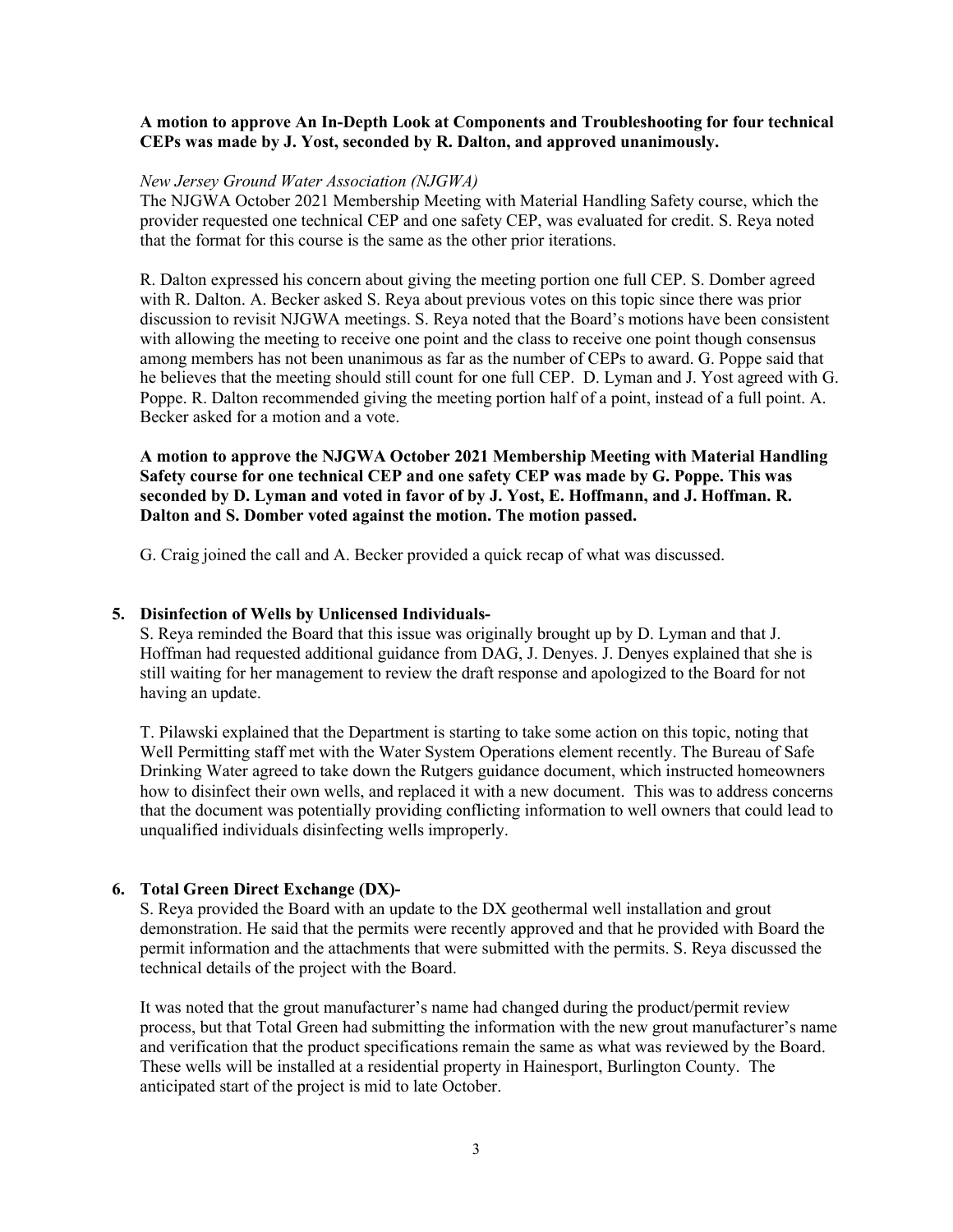# **7. CETCO Geothermal Grout-**

CETCO's August 24, 2021 request for product approval of their Geothermal Grout with TC Booster was reviewed by the Board. R. Dalton and S. Reya recapped the CETCO grout demonstration that occurred on June  $25<sup>th</sup>$ . The Department had sent CETCO instructions which detailed what they needed to demonstrate to the Board and the Department. When the Department received the thirdparty lab results, there was no information for a sample taken at the grout mixer although R. Dalton confirmed that the third-party lab permeability data supplied for the borehole return sample met the Department's permeability specification. The members of the Board and the Department had observed the CETCO representative take samples at both the borehole and the grout mixer, but the report did not show any results from the grout mixer.

R. Dalton previously asked S. Reya to double check the letter sent to CETCO to ensure that both results were needed. S. Reya confirmed that the letter and emails sent by the Bureau stated for results from a sample taken at the borehole and a sample taken at the grout mixer. Therefore, R. Dalton argued, the test is incomplete and the Board should not yet approve this grout mix.

A. Becker agreed with R. Dalton and said that the Board cannot move forward until they have the sample from the grout mixer tested. R. Dalton explained that other grout manufacturers, including CETCO in the past, have complied with this and submitted both samples for testing. A. Becker asked S. Reya to draft a letter to CETCO asking for the test to be completed. The rest of the Board members agreed.

**R. Dalton made a motion to send CETCO a letter regarding the grout testing procedures and that the permeability result of the field mix before pumping was not tested. This motion was seconded by G. Craig and approved unanimously.**

## **8. Program Updates-**

J. Mattle notified the Board that amendments to the Well Construction and Maintenance, Sealing of Abandoned Wells rule, N.J.A.C. 7:9D, was published in the New Jersey Registrar on September 7, 2021. Department staff is currently editing the document to post on the website.

T. Pilawski discussed staffing in the Well Permitting Section. She noted that she is working on having Julia Altieri's vacant position posted and is looking to hire a temp employee to assist with well searches. Currently, Well Permitting only has one hourly position filled out of four. T. Pilawski also announced that Lynn Stout would be retiring at the end of June 2022.

# **9. Princeton Geothermal -**

S. Reya provided a final update for Phase 1 of the Princeton Geothermal Project. 583 total wells were installed, all to a total depth of 850 feet. In total, 16 wells were damaged and decommissioned. Three additional 850-foot temperature monitoring wells were installed to monitor the temperature impact of the thermal wellfield with the goal of monitoring for any thermal plumes that could potentially migrate offsite and impact nearby surface water.

J. Mattle and J. Hoffman said that the Department met with Princeton regarding other potential geothermal projects for the future. J. Mattle indicated that these were preliminary discussions and that nothing was finalized.